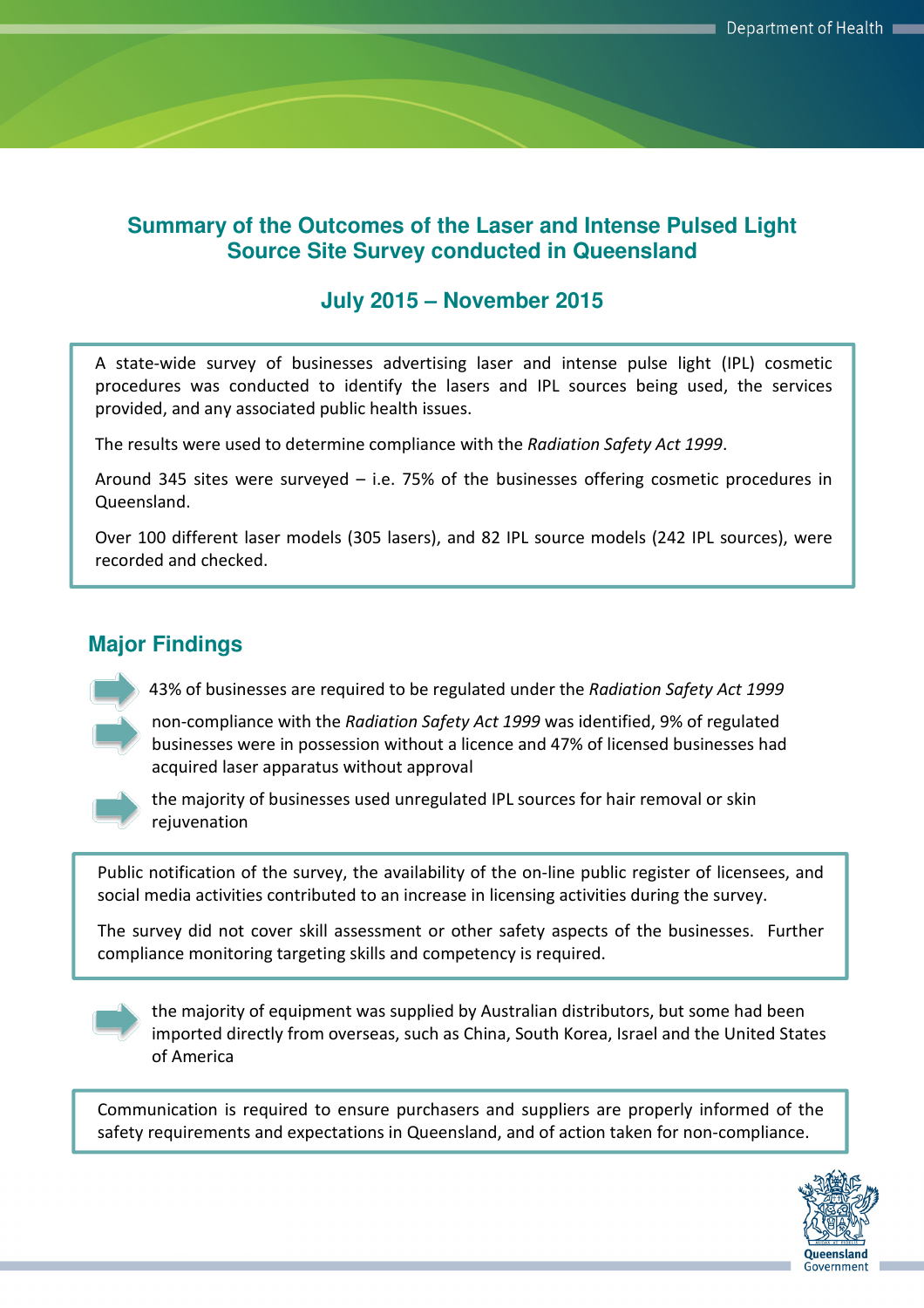6 devices recorded as lasers were actually IPL sources

the classification of and technical details for 17 laser models were not able to be confirmed during the survey

2 lasers had no classification labelling, 1 model of laser had inconsistent labelling, and 1 class 4 laser was found to have been mislabelled as class 3

The classification, labelling and registration of multi-platform devices pose particular issues. Such devices have common power supplies and cooling arrangements but an owner may attach multiple 'handpieces' which may be an IPL source, class 3 laser, or class 4 laser.

- lasers and IPL sources may be used for multiple purposes
- no IPL sources were recorded as being used for tattoo removal
- lasers were typically used for a range of cosmetic procedures such as hair removal, superficial pigmented and vascular lesion removal, skin rejuvenation, and tattoo removal
- IPL sources were typically used for hair removal and skin rejuvenation some were also used for superficial pigmented or vascular lesion treatment
- pain relief was used at 28% of the sites visited, which the clients either brought themselves or was provided with on-site, during laser or IPL cosmetic procedures
- treatments such as cosmetic fillers, anti-wrinkle injections and skin needling were also provided at 62% of the sites visited

The meanings of the various types of cosmetic procedures undertaken to ensure consistency of terms used in the industry, and to ensure that the use is conducted within the scope of expected practice will need to be clarified.

### **Conclusions**



Typically, business owners, users of lasers and suppliers of equipment were not adequately informed about their equipment and the procedures for which it was designed to be used.



The terms 'IPL' and 'laser' are often used interchangeably. Use of correct terminology is necessary to ensure operators and consumers are clear about the safety requirements and biological impacts of procedures.



Businesses should be cautious when purchasing lasers or IPL sources from unknown organisations as these devices may not comply with industry or consumer expectations and may have unknown safety and quality control issues.



There was a lack of knowledge about the regulatory requirements across the beauty and related industries. A broader communication strategy is required to minimise the likelihood of non-compliance in the longer term.